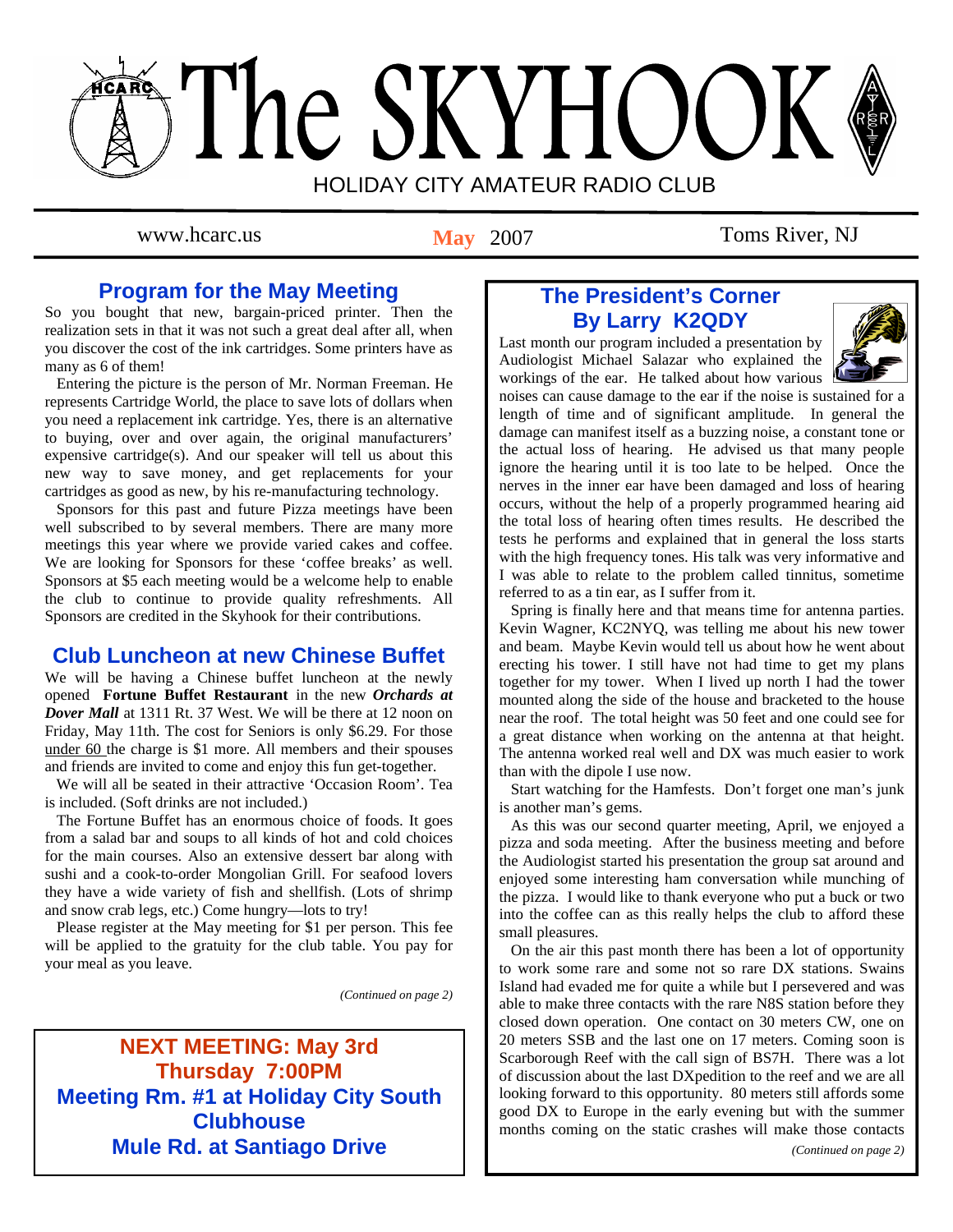#### difficult if not impossible.

 This May we will be enjoying a Chinese luncheon buffet at the "Fortune" restaurant in the new mall along route 37 west. Grace and I had dinner there the other evening and I can tell you that the food is very good and with a large variety. If you go there for dinner, try to get there before 5:30 PM as the waiting line is long. We still need someone to help with the arrangements for future club luncheons. It only happens once a quarter and only requires the person to go to the restaurant to make arrangements. It is an easy job and we will help you until you get the hang if it.

 We are continually on the look-out for new club members. If you know of a ham that has recently moved into your section of the community speak to them or let one of the club officers know about that person so that we might contact them. You might see a call letter license plate in the neighborhood indicating some ham just moved in so jot it down and let one of the cub officers know about the call. If your community has a news letter they may list the names of new people moving into the community. These names may contain a ham that we can look up in the FCC data base or on QRZ. Let us know.

 Well that's all for now and I look forward to seeing you at our May 3rd meeting.

 Best 73s Larry Puccio K2QDY

 Directions: The Mall is on Rt. 37 W between St. Catherine *(from page one— Buffet)* 

Blvd. and Bimini Dr. There is a central entrance on the eastbound side of Rt. 37 W. From Mule Rd. Go west on 37 to Bimini, then use the jughandle to reverse direction, and go eastbound a half block to the Mall entrance.

# **VE Session May 12th Saturday**

The next VE Session will be held at Meeting Room #1 at Holiday City South's Clubhouse area. Time is 10 am. Location is at the corner of Mule Rd. and Santiago Dr.

 Call Larry K2QDY at 732-349-2950 to arrange to be at this session. Larry will be able to fill you in on all details and documents needed to bring with you to take a test, or upgrade with a CSCE.. (Walk-ins no longer accepted.) Fee is \$14.

 All valid CSCE's can now be accepted for an upgrade at this session, even if no code test was previously passed. Also any test for General or Extra which is now passed, will result in a license upgrade, also without the code test requirement.

# **Diner Monday Lunches**

The next dates for the lunches at the Holiday City Diner for the club members and friends are May 7th and May 21st. 12 noon is the time, and Mule Rd and Davenport Rd intersection is the place.

 Come on down and join the roundtable discussions. Order what you like, from a cup of coffee to a full lunch special. Numbers vary and recently we've had as many as 13 and as few as 5 members and friends show up. Who they are is always a surprise – but a pleasant one. We'll look for you at the next one.

# *(Continued from page 1)* **Birthdays and Anniversaries**

- 5/11 Connie Sedlak WA2BLA<br>5/11 Joe Militano KC2OLA
- Joe Militano KC2OLA
- *ANNIVERSARIES*
- 5/20 Kathy and Kevin KC2NYQ Wagner
- 5/31 Millie and Irv N2BHS Gietter

# **Holidays in May**

- 5/13 Mothers Day
- 5/19 Armed Forces Day
- 5/28 Memorial Day



### *Our VE Crew*

 John W2LKS, Murray KD2IN, Bill AC2F, John K2JWH, Ed W1EAP, Larry K2QDY, Jamie W2QO, John KQ4WR, Jack KC2FS, Stan KB2PD, Kevin KC2NYQ .

#### **CLUB COMMITTEES**

*Refreshments:* Ray kc2gkn, Carl w2ptz, John k2jwh  *www.hcarc.us Webmaster*: *Publicity:* Ed w1eap *Programs:* Robert kc2qmz *Sunshine*: David wa2djn *Field Day*: Larry k2qdy *VE Sessions*: Bill ac2f, Larry k2qdy plus the 'crew' *Skyhook*: Murray kd2in *Funds Raising*: Irv n2bhs *Membership*: Don w2iii

#### HOLIDAY CITY AMATEUR RADIO CLUB Toms River, New Jersey

Web Site www.hcarc.us

| WED DILE WWW.IICAIC.US |                    |                     |
|------------------------|--------------------|---------------------|
| Larry Puccio           | K <sub>2</sub> ODY | 732-349-2950        |
| Murray Goldberg        | KD2IN              | 732-505-6860        |
| Ed Picciuti            | W1EAP              | 732-736-0955        |
| Joe Militano           |                    | KC2OLA 732-657-7092 |
| Don Smith              | W2III              | 732-505-4821        |
| <b>Bob Salisbury</b>   | W2JSF              | 732-240-4318        |
| <b>Bill Haldane</b>    | AC2F               | 732-240-7064        |
| Ray Lauterbach         |                    | KC2GKN 732-244-8176 |
| Don Smith              | W2HI               | 732-505-4821        |
|                        |                    |                     |

Membership is open to all interested persons. Ham license is not required. Dues are \$20.00 per year, payable Jan. 1st . Members joining during the year will have the dues prorated. Family membership \$10.00

Meetings are held on the first Thursday of every month, at 7:00 pm. Location: Meeting Room #1 in the Holiday City South Clubhouse. Directions: Go to Mule Rd. and to the corner of Santiago Drive. Turn into Santiago Dr., then into the parking lot in front of the pool. Enter bldg. on right.

------------------------------------------ The SKYHOOK is published monthly. Editor and Publisher: Murray Goldberg KD2IN phone: 732-505-6860 E-mail kd2in@arrl.net<br>Send all newsletter items to: Murray Goldberg 2 Tropicana Ct. Murray Goldberg 2 Tropicana Ct. Toms River, NJ 08757-6445

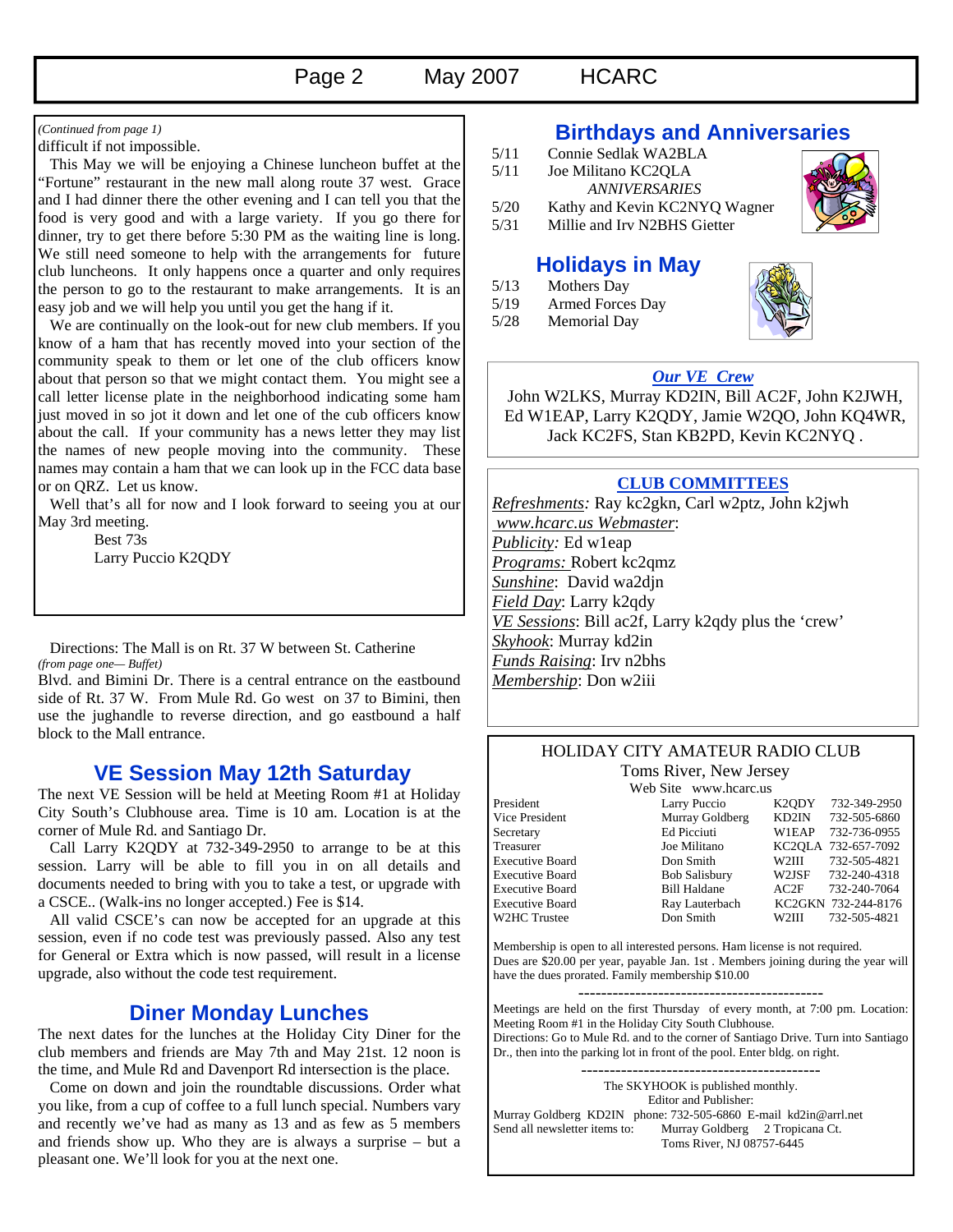#### **WORDS FROM JIM by Jim Hepburn, W2IIC**

#### NEW DATA ON SUNSPOTS

 I was pounding away on my word processor and did not notice Elmer as he came in, poured himself a cup of coffee, and sat down at the op position. He turned the receiver gain up which startled me. I looked up and greeted Elmer sheepishly who asked if I was asleep. I ignored the question and told him about the QSO I just had with a GM3 about sunspots. Ian is a professor at Glen Fiddich University, which is in the Glens southwest of Aberdeen. Ian told me he has been in Thurso, Scotland for the last month studying the Aurora from the inside. Thurso is within the north auroral zone and is unique in that there are auroral lights all around. There were no signals to be heard, just a crackling noise in his headphones. This noise was caused by surge currents in the protective diodes across the antenna feedline. He offered this explanation: Interplanetary space has a magnetic field supported by the magnetic fields of the Sun, Mercury, Earth, Jupiter and Mars. It's strength depends on the relative alignment of the magnetic fields of the planets, which is constantly changing as the planets orbit around the sun.

When the planets are all in a line the magnetic force on the sun is maximum and it causes many ruptures in the photosphere. These holes show up as black spots, which we call sunspots. These holes allow large amounts of ultraviolet and x-radiation to escape. These electromagnetic rays ionize the upper atmosphere on earth and



facilitate wireless signals. Jupiter orbits the sun every 11.4 years making what we know as the solar cycle. When Jupiter is off the sun earth axis the  $\mathcal{S}$  sunspot number drops down until it is a minimum when Jupiter and others are on the other side of the sun and have the opposite pole in the sun's direction. He also noted that Mercury orbits the sun

two and a fraction times in a year. Also the magnetic poles on Mercury are located on its rotational equator and as a result it adds and subtracts its field from the others 5 plus times each year.

In addition to the magnetic disturbances that produce spots the sun's internal magnetic uproar causes pieces of the corona to break off in what is called a coronal mass ejection (CME). This ejection consists of highly ionized gas particles sometimes called quarks. It has been named the solar wind, which travels outward at about a million miles an hour. Upon hitting the earth's magnetic field these quarks are deflected toward the poles and produce the aurora. The quarks were discovered about 20 years ago and were so named because of the sound they make in a receiver. They sound like the Aflac duck with a sore throat.

Ian told me he was publishing a paper describing his work, which he will post on the university's web page. T h e U R L is **http:// www.glenfiddichu.edu.uk/april1** The publication date - April 1, 2007.

73, Jim, W2IIC. (Thanks to Old Barney for permission to reprint this article.)

# **Membership News**

Lets welcome our newest member to our club. He is Bob Boice KC2IJR. He has a Tech Grade license which he obtained in 2001, and he lives in the Toms River area. Active on 2 meters and 440 at his base as well as mobile. We are happy to have him as part of the Holiday City ARC.

# **Report from Florida**

Stan, KB2PD, had a temporary residence while staying for a few months over the Winter season in Florida. He had to rig up a station and get on the air in spite of these limitations. Here is his report summing up his on the air results.

—————–

Radio activity has been sporadic and frustrating. I have been most successful in making contacts only during the 2 ARRL contests..one on cw and the other on phone. The bands were very active during those times and virtually "dead" during non-contest times. So far with about 9 weeks of activity, I have made 105 QSOs with 41 countries on 40 M and 20M. The best DX was Hawaii and the bulk in the Caribbean and Central America with the remainder in Europe.

 Until the first contest came on, I thought that it was my "new" antenna that accounted for my lack of success in even hearing , much less working stations. This year I decided to replace my 33 foot long end-fed Zepp antenna (which I had used previously for 3 years) with a full length 40 M dipole stretched out across the living and dining areas of the condo. This antenna is an inverted Vee with an angle of about 30 degrees between the 2 legs lying in a horizontal, not vertical, plane. Someday I ought to try to analyze this antenna for its characteristics using software that I can download from the Internet.

 I feed this antenna with ladder line, a balun, and a small autotuner. With this setup the SWRs on 40, 30 and 20 M are less than 1:5 to 1.But those numbers don't guarantee efficiency on any of these 3 bands.

73 Stan

OST de W1AW



ARRL Bulletin 12 ARLB012 From ARRL Headquarters Newington CT April 23, 2007 To all radio amateurs

SB QST ARL ARLB012 ARLB012 FCC poised to lower vanity call sign fee

The FCC has proposed reducing the regulatory fee to obtain or retain an Amateur Radio vanity call sign by more than 40 percent starting later this year. In a Notice of Proposed Rule Making (NPRM) released April 18, "Assessment and Collection of Regulatory Fees for Fiscal Year 2007," in MD Docket 07-81, the